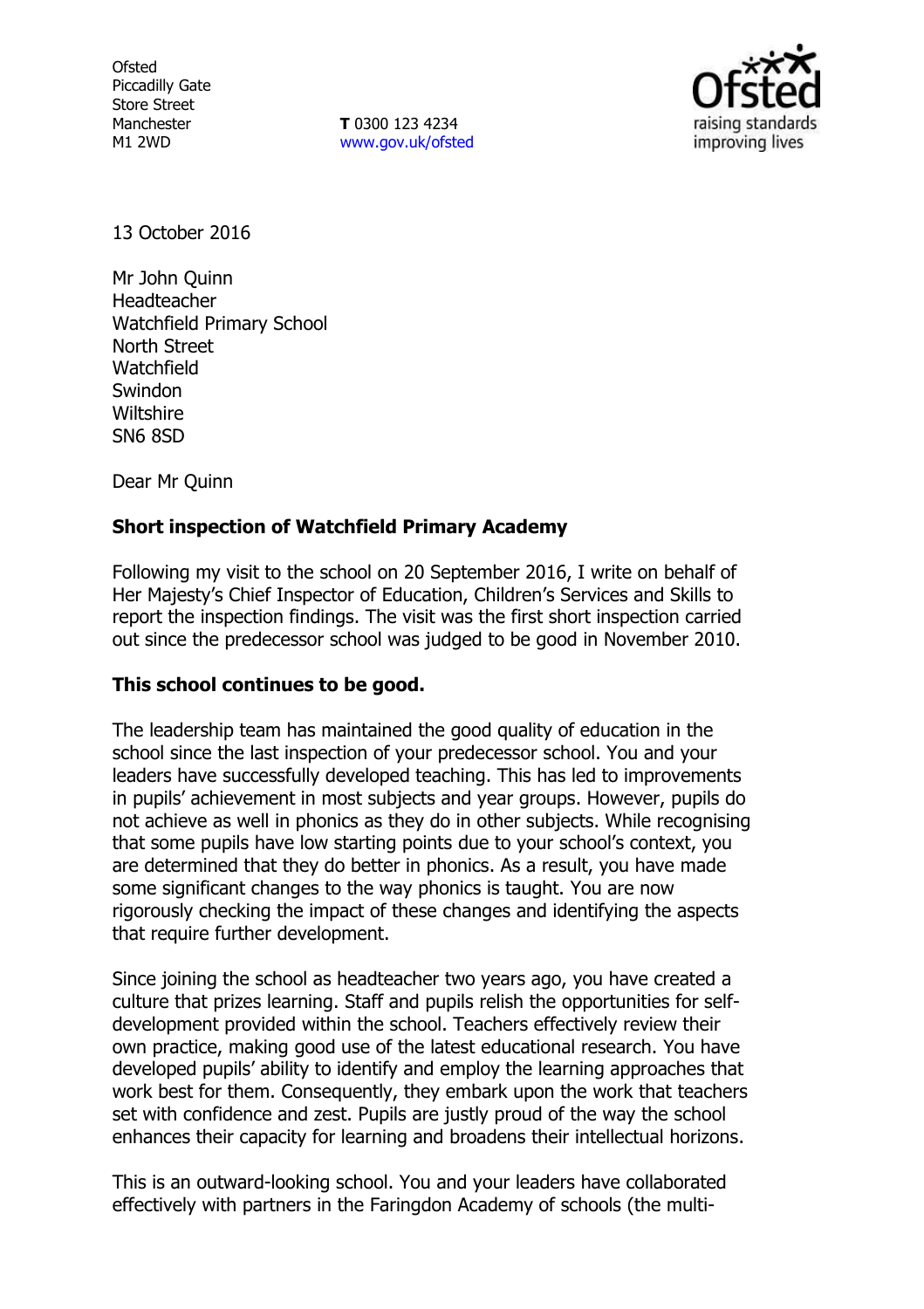academy trust to which you belong) to the benefit of your pupils. A recent example is the way leaders have harnessed their collective expertise to develop a school-wide approach to assessment. The school's location next to the Defence Academy of the United Kingdom means that a significant number of pupils hail from abroad and most pupils are from service families. Pupils' high level of mobility affects your published data. Nevertheless, in 2015 the proportions of pupils making expected and greater than expected progress were mostly above average in reading, writing and mathematics. Differences between the progress of disadvantaged pupils and other pupils nationally were minimal. The focus you place on ensuring that no group is left behind meant that in 2015, less able disadvantaged pupils did better than other pupils with the same starting points in mathematics and writing.

You have fully embraced the requirements of the new curriculum and have a well-placed confidence in the accuracy of your assessments. This is because of the checks you make in conjunction with other schools in the trust. Performance data for pupils who left in 2016 is unvalidated. It indicates that pupils' attainment in the now more challenging key stage 2 tests was broadly in line with national expectations in reading and mathematics but slightly below in writing. However, pupils' progress from their starting points in writing was above average. In 2016, the proportion of children reaching a good level of development by the end of Reception increased significantly. However, the proportion reaching the expected standard in the Year 1 phonics reading check in 2016 was well below national average. You have analysed this carefully and have made changes to the way phonics is taught.

You have successfully developed phase leaders, all of whom were new to their roles in 2014. They drive forward improvements, working well as a team within school and with other leaders across the trust. Consequently, improvements recommended in the report of your predecessor school have been fully implemented. In particular, mathematics teaching has improved and pupils now have well thought-out opportunities to apply their skills. Teachers make better use of their assessment of pupils' progress when planning learning, as do leaders when they evaluate the impact of changes.

Phase leaders have successfully ensured that agreed approaches to assessing without levels work well. Consequently, teachers set tasks that are demanding and open ended enough for pupils to demonstrate mastery. They closely track each pupil's learning and progress. You have robust evidence that pupils are making strong progress from their starting points. In particular, pupils who are falling behind are well supported. A strength is the additional help that the school provides for pupils who arrive with very little confidence in English. This support is specialised and rapidly enables pupils to access the level of language they need to participate fully in class learning. However, you astutely recognise that pupils for whom English is an additional language have the capacity to make rapid progress. You have set challenging targets for them, as you do for all pupils. You have analysed assessment information and identified that some pupils who live permanently in the local

.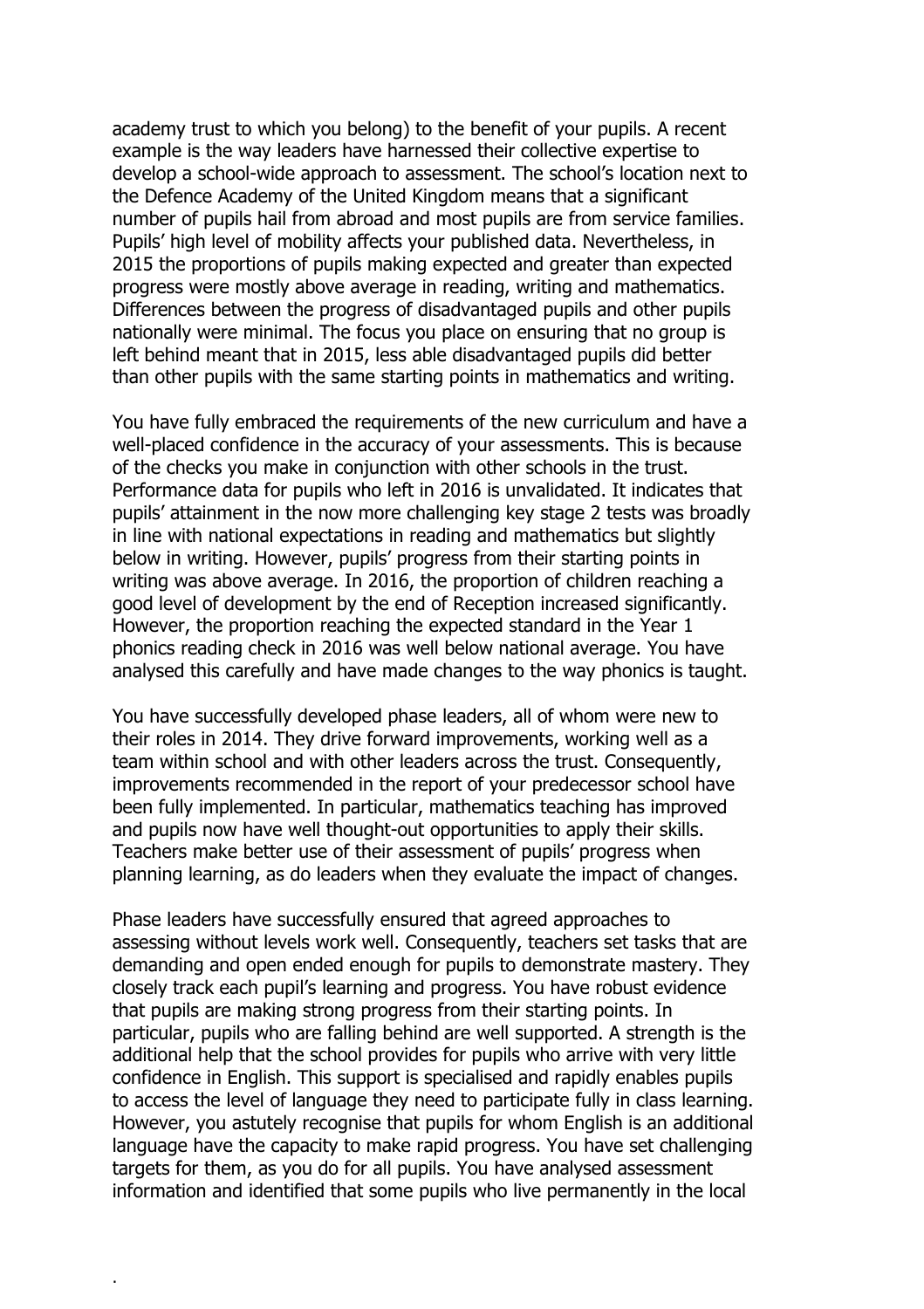community need additional support. You are providing this through a variety of well-researched approaches.

Governance is effective because governors know the school well through planned visits and other monitoring activities. They keep a very careful watch over how well pupils are doing. Governors are clear that as members of the local governing body, they are responsible for holding you and other leaders to account. The trust's directors effectively support the local governing body in maintaining their sharp focus on the quality of pupils' education. For example, governors insist that phase and subject leaders provide regular reports for the individual governors to whom they are linked. Governors use these reports effectively to identify areas for further development. The governing body has strong and well-established links with the Defence Academy, including recruiting a senior welfare officer onto the governing body. This supports the school in its work to engage parents, the vast majority of whom are military personnel.

# **Safeguarding is effective.**

The leadership team has ensured that all safeguarding arrangements are fit for purpose and records are detailed and of high quality. Designated leaders and the newly appointed family support worker liaise with parents well, including those from abroad. They ensure that parents fully understand the school-wide and government safeguarding guidance to which the school adheres. Of note is how closely you work with welfare personnel at the Defence Academy of the United Kingdom to ensure that any issues are passed on to the appropriate bodies.

Parents value the support you provide for pupils, commenting: 'The teachers are very approachable and I feel confident that if there were any problems they would be dealt with quickly'. Parents appreciate how welcome you make them and their youngsters feel. You ensure that all pupils access the information they need to stay safe when online. Older pupils see themselves as playing a key role in ensuring that younger pupils are safe and happy.

# **Inspection findings**

.

- The local governing body makes a significant contribution to improving the school. In particular, governors ensure that written reports based on their one-to-one-meetings with phase leaders are clear. Governors' evaluations are closely linked to the impact of leaders' actions on pupils' outcomes. They have sensibly identified phonics as a key area for development.
- Governors keep a sharp focus on safeguarding. They use their close links with senior personnel at the Defence Academy of the United Kingdom to ensure that any important issues regarding service children are passed on appropriately.
- Leaders work effectively with partner schools in the trust, often taking the lead on trust-wide projects. Teachers' assessments have been verified by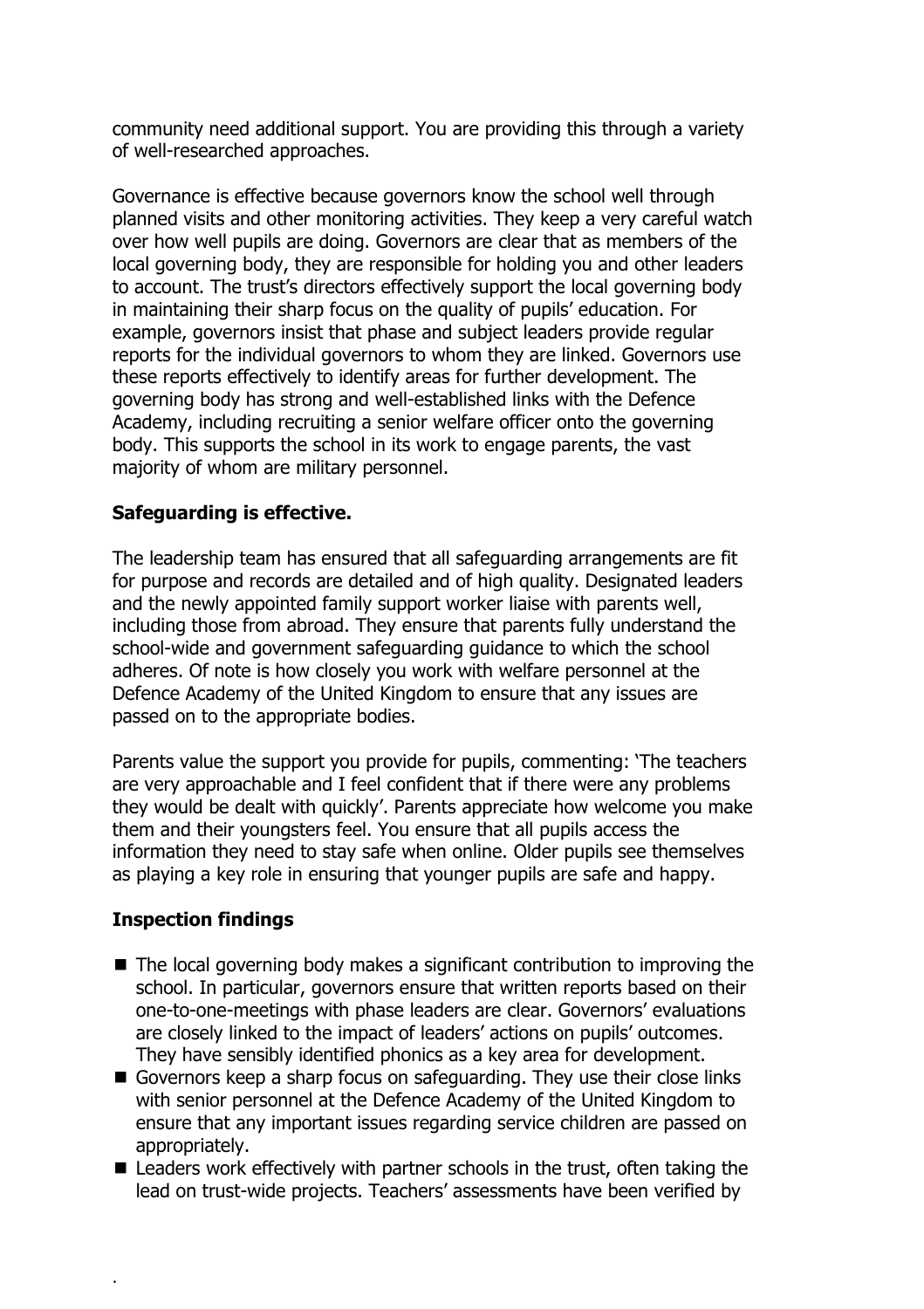their trust partners, who rigorously check their accuracy. As a result, in 2016, teachers' own assessments and external key stage test scores were well matched.

- The headteacher has successfully developed phase leaders. They have accessed training from within the trust, and beyond. The headteacher has high expectations of them. Consequently, phase leaders drive forward improvements effectively. However, actions taken to improve phonics are not yet as effective as changes made in other subjects and year groups. The headteacher is prioritising phonics for future development.
- Phase leaders successfully ensure that new approaches to assessment and changes to the curriculum are fully understood by teachers, assistants, pupils and parents. Consequently, class teachers are clear about how to apply the special criteria for awarding pupils a 'mastery score'. This is applied consistently across the school.
- Teachers have successfully implemented the deeper levels of challenge in mathematics, which require pupils to apply their learning in working out complex problems. These 'chilli challenges' are graduated and pupils choose their own level of challenge. This approach has supported all pupils, especially the most able who have thrived on the opportunity to put their expertise in mathematical reasoning to the test.
- **Pupils are well attuned to their preferred way of learning and can** accurately gauge their capacity for new learning. As a result, pupils know the processes that they need to go through to choose the right level of 'chilli challenge'.
- Areas for development in the previous inspection report for the predecessor school have been effectively tackled. As a result, in 2015 the proportion of pupils making expected and greater than expected progress in mathematics was well above average.
- The needs of all pupils are well met. Support for the high number of pupils who join the school late is tailor-made. In 2016, unvalidated data shows that pupils achieved broadly in line with average in key stage 2 tests in reading, writing, and mathematics and similarly well in the grammar, punctuation and spelling test.
- Support for pupils who are not confident in using English is planned carefully and delivered well. It helps pupils in making progress because they are required to use subject-specific vocabulary and practise how to pronounce and spell key words.
- $\blacksquare$  Phase leaders keep a watchful eye on the progress of different groups, including disadvantaged pupils. They check carefully to ensure that any additional support has a tangible impact on pupils' outcomes. Consequently, disadvantaged pupils' progress was at least in line with other pupils' nationally in 2015 key stage 2 tests and assessments. Broadly speaking, in 2015, disadvantaged pupils with high starting points made at least as much progress as others with similar starting points.
- The 2016 published data for disadvantaged pupils' progress compared with national averages is not yet available. However, the school's own information shows that this small group within the school make at least the same strong progress as their peers.

.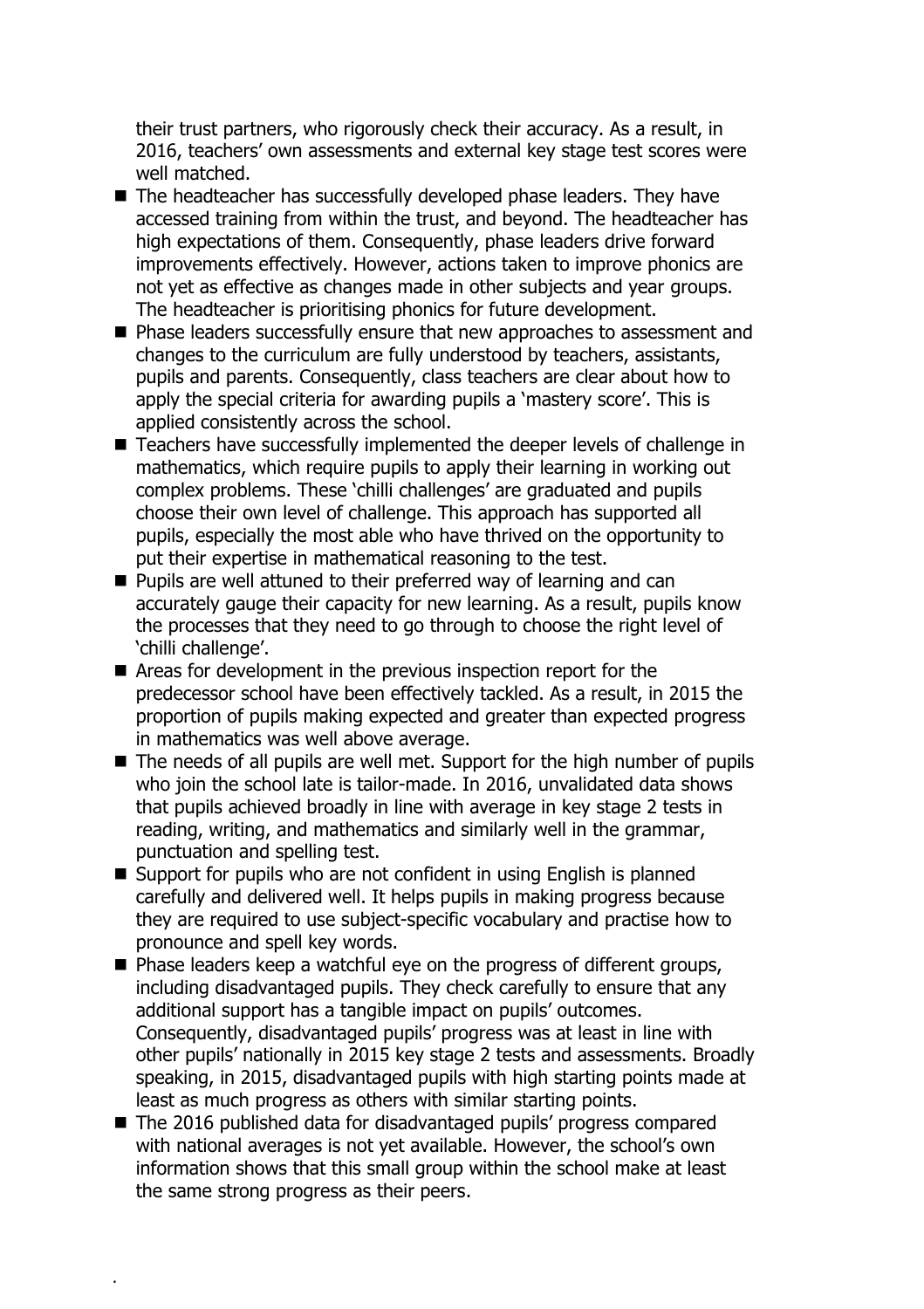- $\blacksquare$  Evidence of pupils' writing in books shows that they are challenged by writing at length in a range of genres. They are provided with real-life audiences for their writing, which successfully act as an impetus for pupils to sharpen their craft.
- Most-able pupils read a range of books enthusiastically and well. They are able to explain why they chose the book, explore how the story relates to their own lives and others' and predict what may happen next. Most-able readers access books that are broadly commensurate with their abilities, such as 'The hobbit'. Following a recent refurbishment, the library is still being built up. The plans in place for it are very well developed and include the provision of challenging texts.
- The early years leader has made substantial improvements to the setting. These include ensuring that play activities provide opportunities for children to develop literacy and numeracy skills. Children now achieve better in the early years learning goals. In 2016, there was significant improvement in the percentage reaching a good level of development compared with 2015.
- **Pupils are able to explain what makes their school so special and how** much they benefit from the international ethos. Their understanding of fundamental British values is nuanced. Pupils from abroad recognise the way British values are echoed in the principles they cherish. This reflects how effectively the school has promoted British values through the curriculum, and through well-planned extra-curricular activities.
- Parents' responses on Parent View and their comments online about the school were overwhelmingly positive. Comments such as: 'We are delighted with how happily our daughter has settled into this school. She is enthusiastic to attend each morning and comes home keen to share what she has done during the day', were typical.
- Leaders are currently rigorously checking the impact of recent changes to phonics. Consequently, further changes are planned. Leaders have scrutinised assessment information from 2015 and 2016. It is important to recognise the complex picture of pupils' starting points, a significant number of whom join the school in Year 1 unable to speak English. However, the school is rightly focusing on ensuring that all pupils make rapid progress from their starting points.

## **Next steps for the school**

.

Leaders and those responsible for governance should ensure that:

■ additional changes planned to improve phonics teaching are fully implemented and rigorously evaluated, so outcomes in phonics improve.